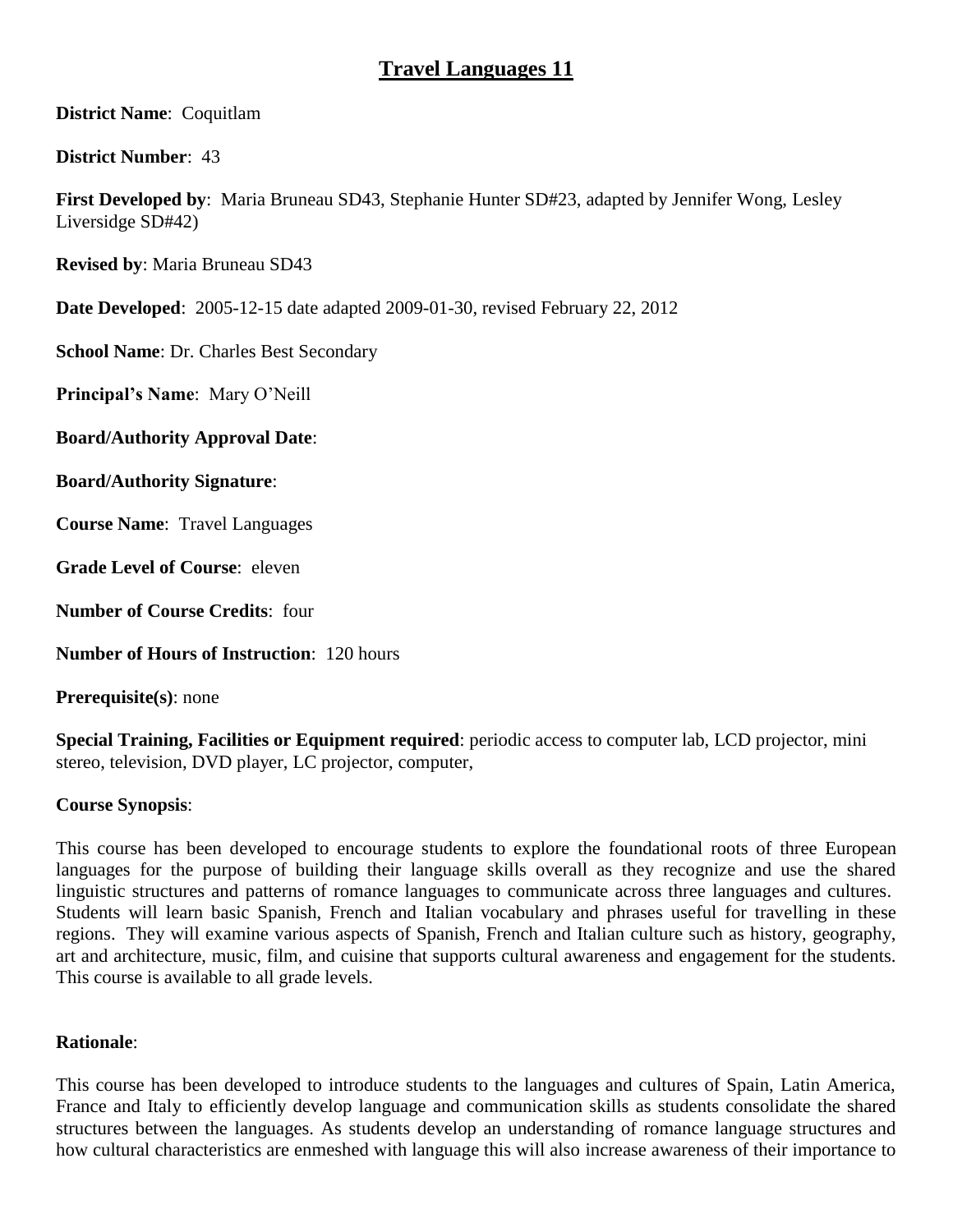Western Civilization. As students' knowledge of these cultures increases, so does their ability to make observations about their own cultures. They will examine various aspects of culture through media such as the Internet, print material, movies and songs. They will have discussions, do research, and give oral presentations utilizing technology.

## **Organizational Structure**:

| Unit/Topic         | Title                                                          | Time      |
|--------------------|----------------------------------------------------------------|-----------|
| Unit 1             | Italian Language for Travel                                    | 20        |
| Unit $2$           | Italy - Geography, History, Art and Media                      | 20        |
| Unit $3$           | French Language for Travel                                     | 20        |
| Unit 4             | France - Geography, History, Art and Media                     | <b>20</b> |
| Unit $5$           | Spanish Language for Travel                                    | 20        |
| Unit 6             | Spain and Latin America - Geography,<br>History, Art and Media | 20        |
| <b>Total Hours</b> | 120                                                            |           |

#### **Curriculum organizers for all units**

## **Communication – oral, written and aural particularly Linguistic Commonalities**

#### **Overarching or "umbrella" learning outcomes for all languages being studied:**

**Students will be able to…**

- **respond to and ask simple questions**
- **express preferences and dislikes**
- **exchange information using familiar words and simple phrases**
- **communicate orally, using common expressions and vocabulary**
- **use appropriate greetings and expressions of politeness**
- **make simple requests**
- **ask for simple information**
- **participate in short conversations**
- **participate in the given language in conversations around a variety of situations drawn from authentic scenarios**
- **identify idiomatic expressions as they encounter them on the various languages**
- **show cultural sensitivity in everyday situations through appropriate behaviours and language**
- **analyze and decode communication across languages using knowledge of romance language structures and patterns**
- **communicate effectively in written and spoken English**
- **research using digital tools**
- **communicate using digital tools and resources**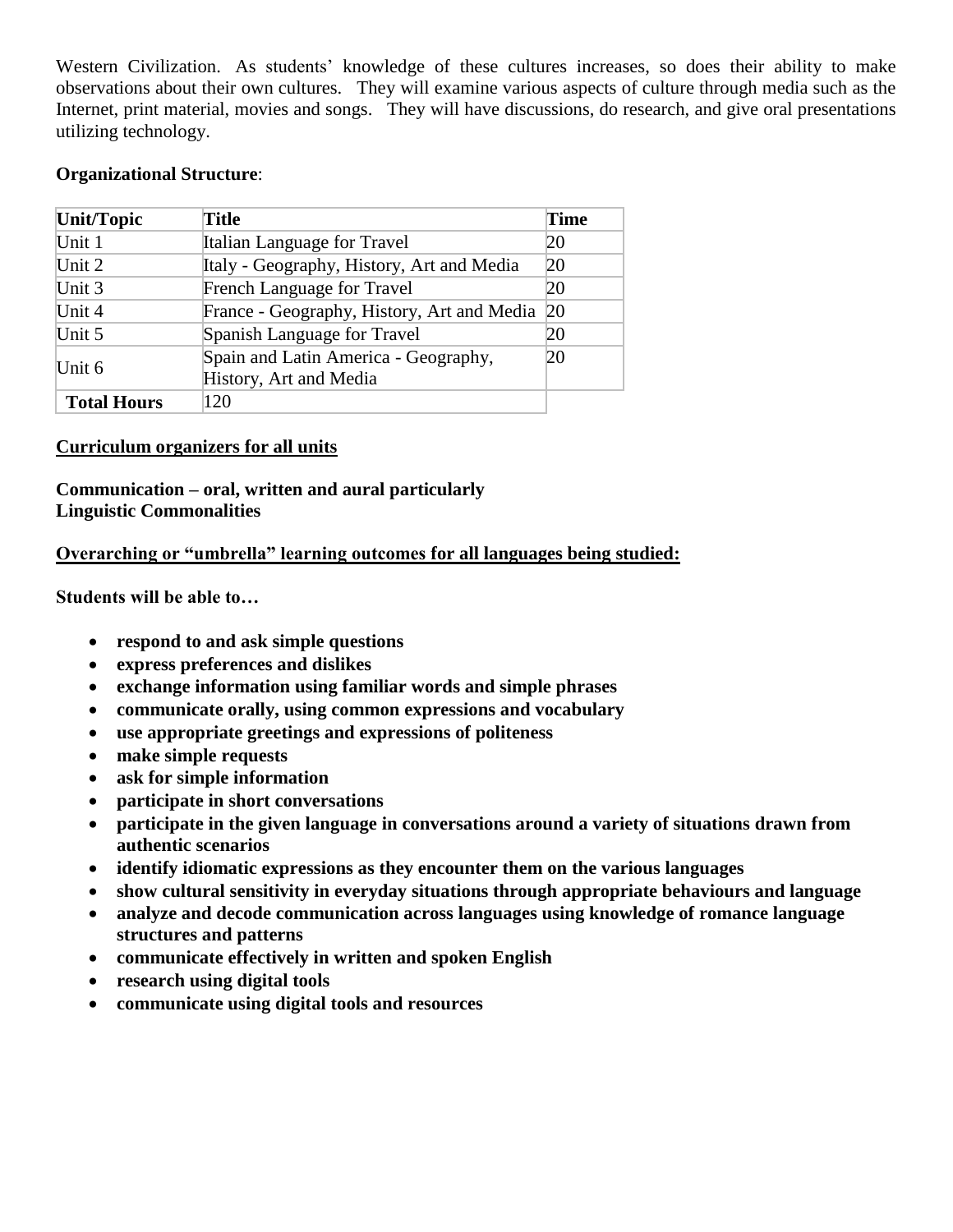## **Unit/Topic/Module Descriptions**:

## **Unit 1,3,5 : Italian/French/Spanish Language for Travel**

Students will learn useful words and expressions for travel. They will also study pronunciation. Emphasis will be on oral and aural proficiency. Some reading and writing will also be taught.

Unit 1 of each language being studied will be divided into the following curriculum organizers: greetings, numbers, time, meals and food, at the hotel, shopping, colours, clothing, sightseeing and transportation.

## **Unit 2, 4, 6: Italy/French/Spain- Geography, History, Art and Media**

## **A) Curriculum Organizer: Regions of [ ] (insert Italy, French, Spain/Latin America as appropriate)**

Students will study the geography of Italy

Student will be able to…

- $\bullet$  Identify the regions of [...]
- identify elements that contribute to the regional, cultural, and ethnic diversity of [ ] society
- Communicate similarities and differences between the regions in Italy
- gather and process information about an Italian region from a variety of print and digital sources
- communicate independent research results using digital tools

## **B) Curriculum Organizer: History**

Students will be exposed to a survey of [ ] history:

- Early history, the Romans, Middle Ages, Renaissance, foreign domination and unification) and examine important historical figures AND
- Early Modern France / Louis XIV / The Revolution / The Napoleonic Era / The Restored Monarchy and the Second Empire / The Third Republic and the Belle Epoque) AND
- Mexico-Mayan & Aztec periods, Spanish Conquest, Independence; Spain-Prehistory, Romans & Visigoths, Moorish Spain, The Empire, Civil War, Modern Spain) and examine important historical figures such as Che Guevara, Fidel Castro, Cortes, Ferdinand & Isabella, Phillip II, Franco)

Students will be able to…

- list the main events in  $\lceil \cdot \rceil$ 's history
- identify and describe the key characteristics and significance of these periods
- gather and process information about historical figures from a variety of sources, including the Internet
- communicate independent research results
- examine the importance of the various influential figures in  $\lceil \cdot \rceil$  history

## **C) Curriculum Organizer: Art and Architecture**

Students will examine the following periods in Art and Architecture:

• Italian Classical Antiquity, Byzantine, Romanesque, Gothic, Early Renaissance, High Renaissance and Baroque. OR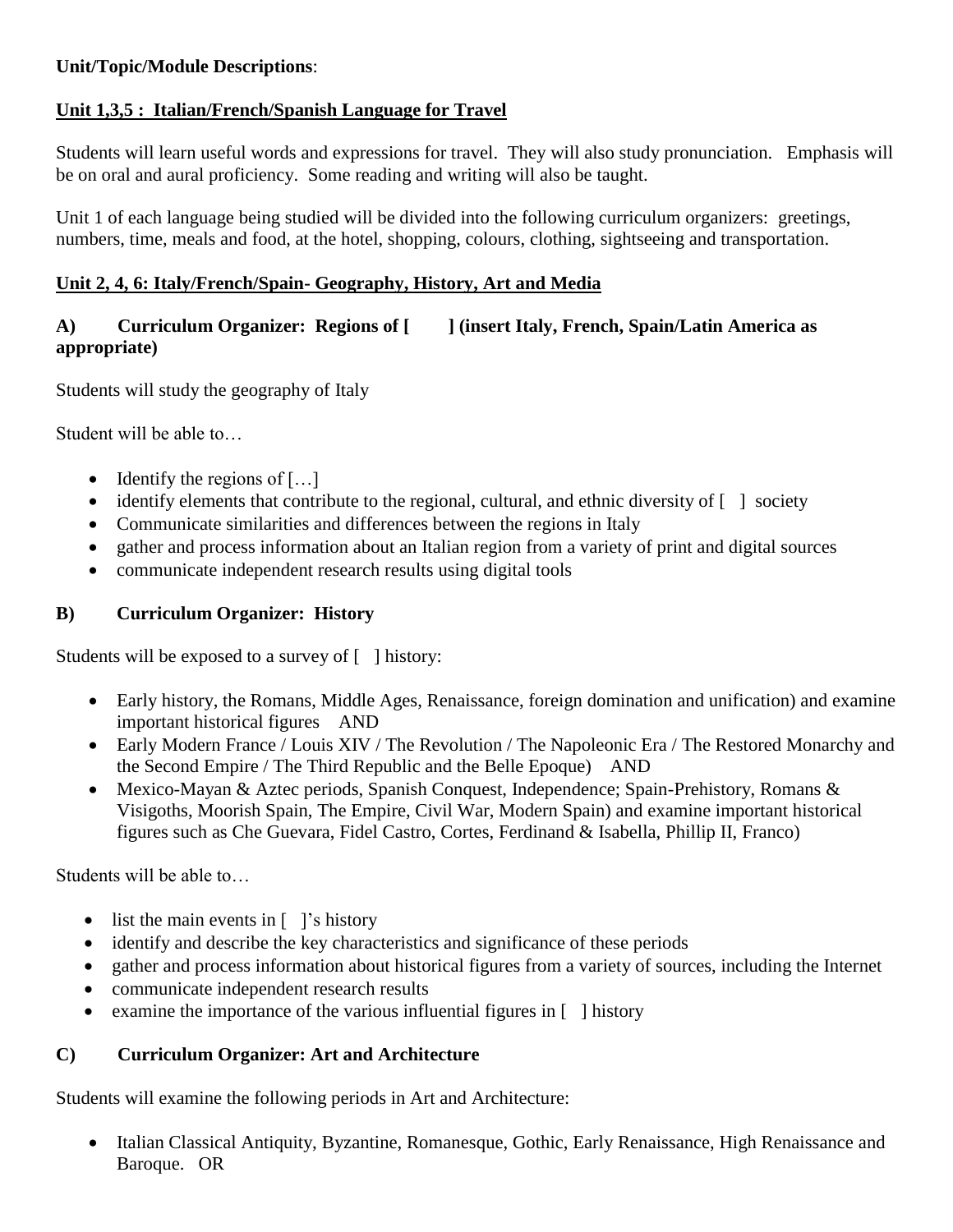- French Art and Architecture: Baroque, Renaissance, Gothic, Colonial, Cateauesque.
- Romanesque, Moorish, Gothic, Renaissance, Baroque, Modern (Spain)

Students will be able to:

- identify and apply basic analytical concepts in examining works of art as expressions of culture
- examine works of art created by [ ] artists
- $\bullet$  discuss the importance and contributions of an  $\lceil \cdot \rceil$  artist from a variety of perspectives
- research and communicate about various [ ] secular structures
- research and analyze styles of [ ] cathedrals and churches

## **D) Curriculum Organizer: Media**

Students will be exposed to a variety of media such as films, songs and books/magazines (online and print)

- Italian Cinema; Paradiso, La vita e bella, Il Postino, songs; Andrea Bocelli, Eros Ramazotti, Il Divo, Umberto Tozzi, and books/magazines (on line and in print).
- Spanish cinema; *Water for Chocolate*, songs; Il Divo, The Gypsy Kings , and books/magazines

 $\bullet$ 

Students will be able to…

- analyze and respond to [ ] films
- evaluate how  $\lceil \cdot \rceil$  films reflect the culture of the given period
- compare and contrast a variety of [ ] music
- demonstrate an appreciation of traditional and contemporary [ ] music

# **D) Curriculum Organizer: Media**

It is expected that students will:

-analyse and respond to Spanish films

-identify how Spanish films reflect the culture of the given period

-be exposed to a variety of Spanish music

-demonstrate an appreciation of traditional and contemporary Spanish music

## **Instructional Component**:

direct instruction

indirect instruction

peer instruction

cooperative learning

brainstorming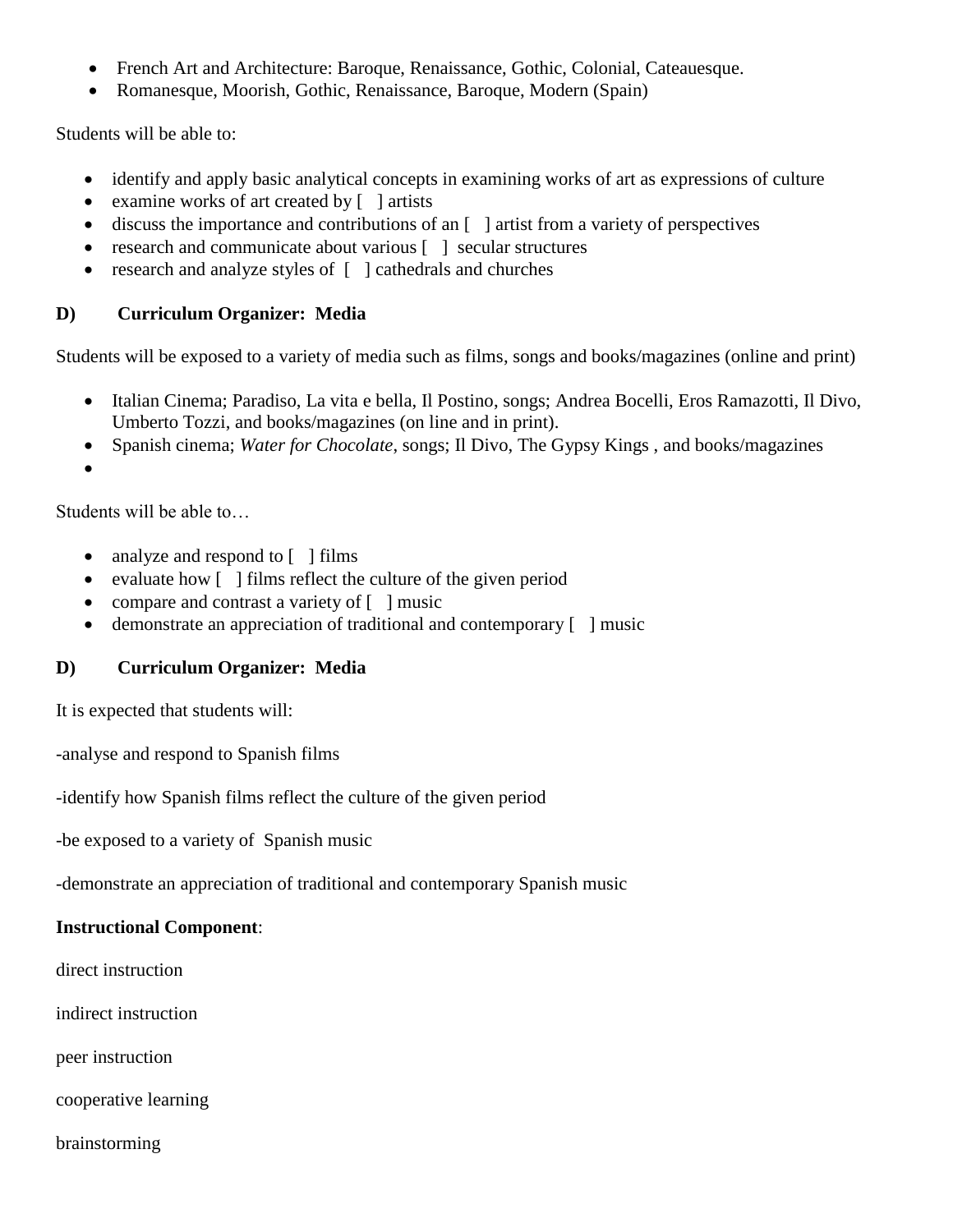## multiple intelligences

analysis of film, music, art and print media

independent research and presentation

## **Assessment Component**:

- Effective formative assessment via:
	- o Clearly articulated and understood learning intentions and success criteria
	- o Questions posed by students, peers and teachers to move learning forward Discussions and dialogue
	- o Feedback that is timely, clear and involves a plan
	- o Students are resources for themselves and others peer and self-assessment
	- o Student ownership

Formative assessment used to adapt learning experiences and inquiry plans on an on-going basis to meet specific learning goals.

Development, awareness and action, based upon metacognition intended to lead to learner independence and self-coaching.

Summative Assessment:

Summative assessments will be determined as students demonstrate proficiency/mastery toward particular learning outcomes. Summative assessments and final grades will reflect the following:

- Students will work collaboratively with the teacher to determine summative achievement on assignments and letter grades based upon dialogue, and evidence of learning
- Behaviour and work habits will NOT be included when determining letter grades
- Marks will not be deducted for late work
- Extra credit and bonus marks will not be awarded
- Plagiarizing will not result in reduced marks/grades –the student will be required to demonstrate their learning authentically
- Attendance will not be considered toward letter grade
- Only individual learning demonstrated –no group marks will be used to determine grades
- Letter grades will reflect learning towards the learning outcomes articulated above
- Letter grades will be based upon criteria provided/agreed upon toward the learning outcomes
- Letter grades will be determined in relation to the learning outcomes not in comparison to the achievement of other students
- Poor work will not be assessed towards grades students will only be assessed on quality work